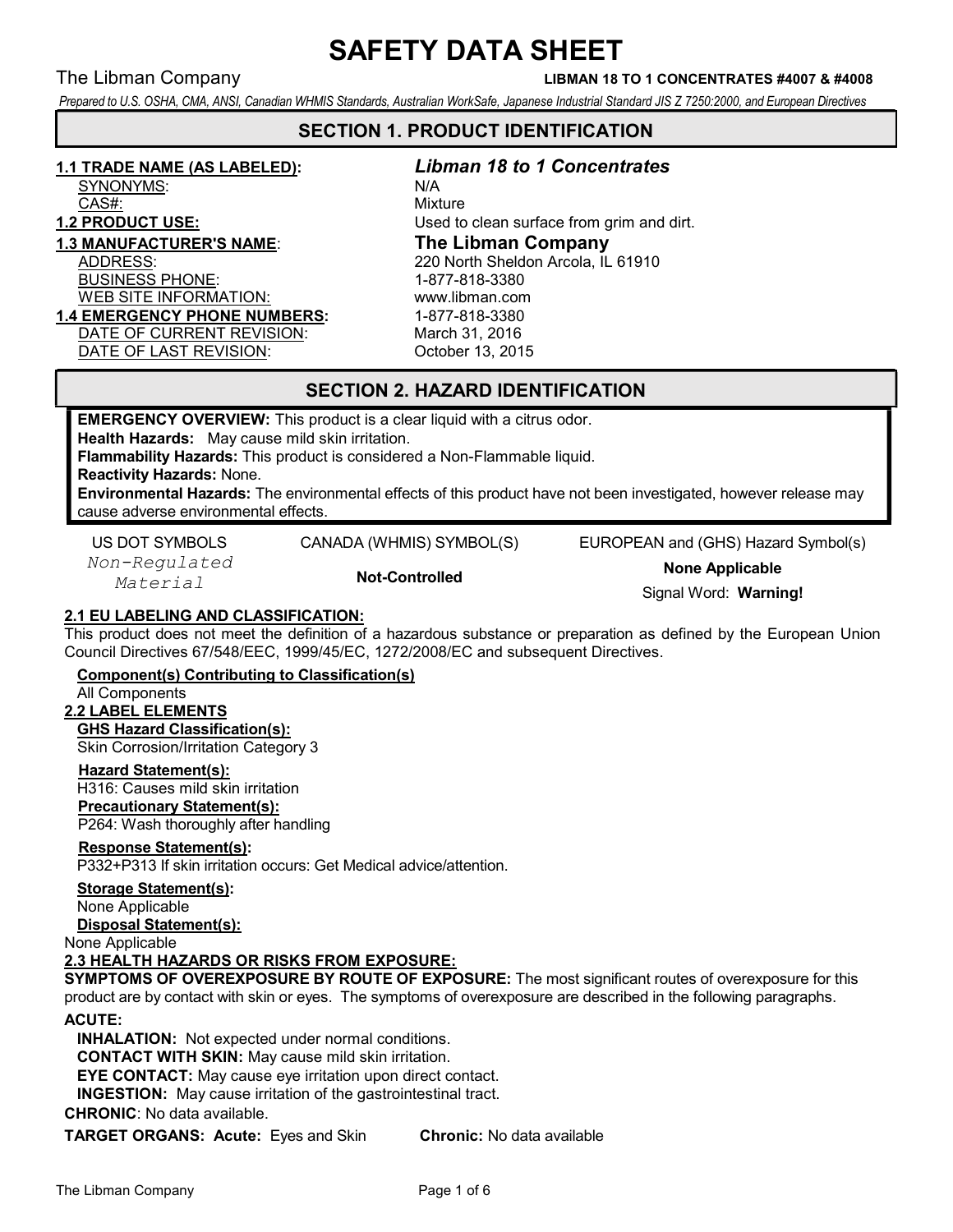The Libman Company LIBMAN 18 TO 1 CONCENTRATES #4007 & #4008

# SECTION 3. COMPOSITION AND INFORMATION ON INGREDIENTS

SAFETY DATA SHEET

| <b>Hazardous Ingredients:</b> | WT%      | CAS#      | <b>EINECS#</b> | <b>Hazard Classification</b>                |  |  |
|-------------------------------|----------|-----------|----------------|---------------------------------------------|--|--|
| Sodium Laureth Sulfate        | $5 - 7%$ | 9004-82-4 | 252-104-2      | Eve Irritation Cat 2, Skin Irritation Cat 2 |  |  |
|                               |          |           |                |                                             |  |  |

Balance of other ingredients are non-hazardous or less than 1% in concentration (or 0.1% for carcinogens, reproductive toxins, or respiratory sensitizers).

NOTE: ALL WHMIS required information is included in appropriate sections based on the ANSI Z400.1-2010 format. This product has been classified in accordance with the hazard criteria of the CPR and the SDS contains all the information required by the CPR, EU Directives and the Japanese Industrial Standard JIS Z 7250: 2000

# 4. FIRST-AID MEASURES

#### 4.1 DESCRIPTION OF FIRST AID MEASURES:

EYE CONTACT: If product enters the eyes, open eyes while under gentle running water for several minutes. Continue rinseing for at least 15 minutes. Seek medical attention if irritation persists.

**SKIN CONTACT:** Wash skin thoroughly after handling. Seek medical attention if irritation develops and persists.

INHALATION: If breathing becomes difficult, remove victim to fresh air. If necessary, use artificial respiration to support vital functions. Seek medical attention.

INGESTION: If product is swallowed, call physician or poison control center if you feel unwell. If professional advice is not available, do not induce vomiting. Never induce vomiting or give diluents (milk or water) to someone who is unconscious, having convulsions, or who cannot swallow. Seek medical advice. Take a copy of the label and/or SDS with the victim to the health professional.

#### MEDICAL CONDITIONS AGGRAVATED BY EXPOSURE: Not data available

#### 4.2 SYMPTOMS AND EFFECTS, BOTH ACUTE AND DELAYED:

None expected under normal conditions and use.

#### 4.3 RECOMMENDATIONS TO PHYSICIANS:

Treat symptoms and eliminate overexposure.

# SECTION 5. FIRE-FIGHTING MEASURES

#### 5.1 FIRE EXTINGUISHING MATERIALS:

| Use fire extinguishing methods below: |                      |
|---------------------------------------|----------------------|
| Water Spray: Yes                      | Carbon Dioxide: Yes  |
| Foam: Yes                             | Dry Chemical: Yes    |
| Halon: Yes                            | Other: Any "C" Class |

#### 5.2 UNUSUAL FIRE AND EXPLOSION HAZARDS:

Irritating and toxic fumes may be produced at high temperature. Use of water may result in the formation of a toxic aqueous solution. Do not allow run-off from fire fighting to enter drains or water courses. Explosion Sensitivity to Mechanical Impact: No Explosion Sensitivity to Static Discharge: No

## 5.3 SPECIAL FIRE-FIGHTING PROCEDURES:

Incipient fire responders should wear eye protection. Structural firefighters must wear Self-Contained Breathing Apparatus and full protective equipment. Isolate materials not yet involved in the fire and protect personnel. Move containers from fire area if this can be done without risk; otherwise, cool with carefully applied water spray. If possible, prevent runoff water from entering storm drains, bodies of water, or other environmentally sensitive areas.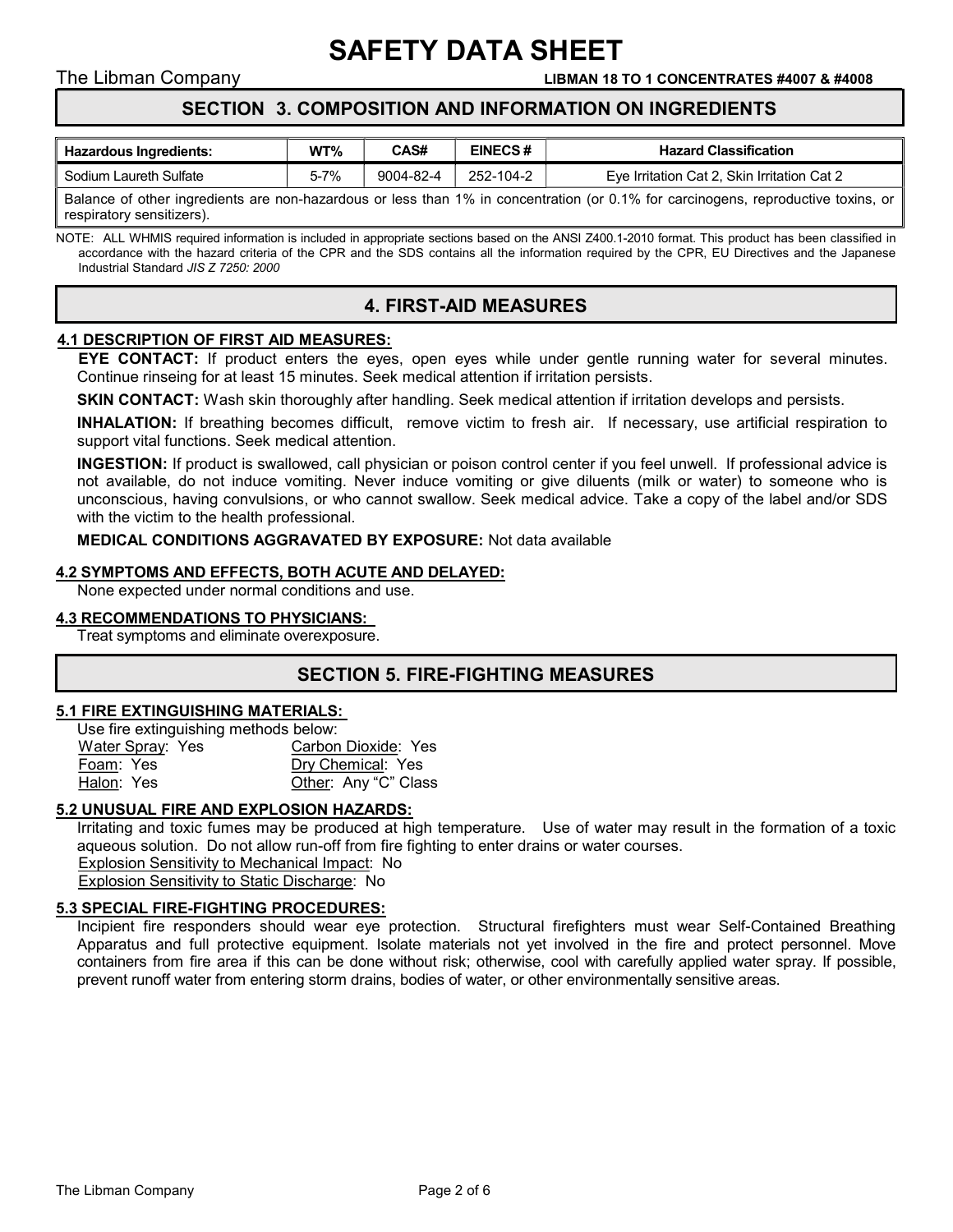

# SECTION 6. ACCIDENTAL RELEASE MEASURES

### 6.1 PERSONAL PRECAUTIONS, PROTECTIVE EQUIPMENT AND EMERGENCY PROCEDURES:

Use cautious judgment when cleaning up spill. Wear suitable protective clothing, gloves and eye/face protection. 6.2 ENVIRONMENTAL PRECAUTIONS:

Construct a dike to prevent spreading. Keep out of sewers, storm drains, surface waters, and soils.

#### 6.3 SPILL AND LEAK RESPONSE:

**Small spills**: Collect material via broom or mop. Place in tightly sealed containers for proper disposal.

Large spills: Approach spill areas with caution. If liquid was introduced, create a dike or trench to contain material. Soak up with absorbent material such as clay, sand or other suitable non-reactive material. Place in leak-proof containers. Seal tightly for proper disposal. Dispose of in accordance with U.S. Federal, State, and local hazardous waste disposal regulations and those of Canada and its Provinces, those of Australia, Japan and EU Member States (see Section 13, Disposal Considerations).

# SECTION 7. HANDLING and STORAGE

#### 7.1 PRECAUTIONS FOR SAFE HANDLING:

To prevent eye contact under the foreseeable conditions of use, wear appropriate safety eyewear. When handling, do not eat, drink, or smoke. Wash thoroughly after handling.

#### 7.2 STORAGE AND HANDLING PRACTICES:

Keep away from: acids and oxidizing agents.

#### 7.3 SPECIFIC USES:

Used to clean surface from grim and dirt.

# SECTION 8. EXPOSURE CONTROLS / PERSONAL PROTECTION

#### 8.1 EXPOSURE PARAMETERS:

| <b>Chemical Name</b>   | CAS#      | <b>ACGIH</b><br><b>TLV</b> | <b>TWA</b><br>OSHA |
|------------------------|-----------|----------------------------|--------------------|
| Sodium Laureth Sulfate | 9004-82-4 | Not established            | Not established    |

#### 8.2 EXPOSURE CONTROLS:

VENTILATION AND ENGINEERING CONTROLS: Use with adequate ventilation to ensure exposure levels are maintained below the limits provided above.

The following information on appropriate Personal Protective Equipment is provided to assist employers in complying with OSHA regulations found in 29 CFR Subpart I (beginning at 1910.132) or equivalent standard of Canada, or standards of EU member states (including EN 149 for respiratory PPE, and EN 166 for face/eye protection), and those of Japan. Please reference applicable regulations and standards for relevant details.

RESPIRATORY PROTECTION: Not required for properly ventilated areas. Maintain airborne contaminant concentrations below guidelines listed above, if applicable. If necessary, use only respiratory protection authorized in the U.S. Federal OSHA Respiratory Protection Standard (29 CFR 1910.134), equivalent U.S. State standards, Canadian CSA Standard Z94.4-93, the European Standard EN149, or EU member states.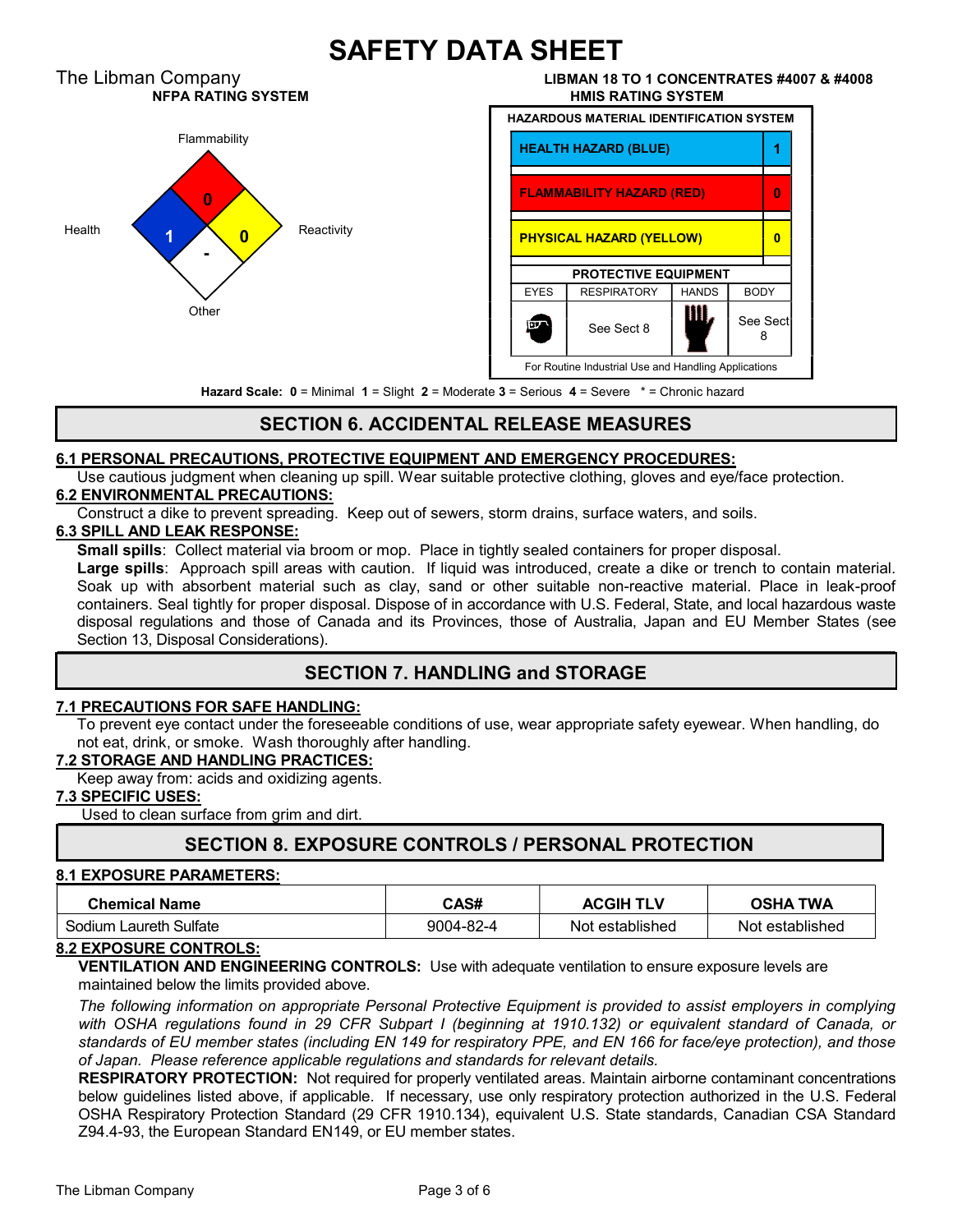#### The Libman Company LIBMAN 18 TO 1 CONCENTRATES #4007 & #4008

EYE PROTECTION: Safety glasses or goggles are recommended. If necessary, refer to U.S. OSHA 29 CFR 1910.133, Canadian Standards, and the European Standard EN166, Australian Standards, or relevant Japanese Standards.

HAND PROTECTION: Chemical resistant gloves are recommended to prevent skin contact. If necessary, refer to U.S. OSHA 29 CFR 1910.138, the European Standard DIN EN 374, the appropriate Standards of Canada, Australian Standards, or relevant Japanese Standards.

**BODY PROTECTION:** Use body protect appropriate to task being performed. If necessary, refer to appropriate Standards of Canada, or appropriate Standards of the EU, Australian Standards, or relevant Japanese Standards. If a hazard of injury to the feet exists due to falling objects, rolling objects, where objects may pierce the soles of the feet or where employee's feet may be exposed to electrical hazards, use foot protection, as described in U.S. OSHA 29 CFR 1910.136.

# SECTION 9. PHYSICAL and CHEMICAL PROPERTIES

#### 9.1 INFORMATION ON BASIC PHYSICAL AND CHEMICAL PROPERTIES:

 APPEARANCE (Physical State) and COLOR: This product is a clear liquid. ODOR: Citrus odor ODOR THRESHOLD: Not Available pH: 6-8 when RTU MELTING/FREEZING POINT: Not Available BOILING POINT: Not available FLASH POINT: Not Available EVAPORATION RATE (n-BuAc=1): Not Available FLAMMABILITY (SOLID, GAS): Not Applicable UPPER/LOWER FLAMMABILITY OR EXPLOSION LIMITS: Not Available VAPOR PRESSURE (mm Hg @ 20°C (68°F): Not Available VAPOR DENSITY: Not Available RELATIVE DENSITY: Not Available SPECIFIC GRAVITY: Approximately 1 when RTU SOLUBILITY IN WATER: Soluble WEIGHT PER GALLON: Not Available PARTITION COEFFICENT (n-octanol/water): Not Available AUTO-IGNITION TEMPERATURE: Not Available DECOMPOSITION TEMPERATURE: Not Available VISCOSITY: Not Available

### 9.2 OTHER INFORMATION:

No additional information available at this time.

# SECTION 10. STABILITY and REACTIVITY

#### 10.1 REACTIVITY:

This product is not reactive.

#### 10.2 STABILITY:

Stable under conditions of normal storage and use.

### 10.3 POSSIBILITY OF HAZARDOUS REACTIONS:

Will not occur.

#### 10.4 CONDITIONS TO AVOID:

Avoid freezing and excessive temperatures.

#### 10.5 MATERIALS WITH WHICH SUBSTANCE IS INCOMPATIBLE:

Acids and oxidizing agents.

#### 10.6 HAZARDOUS DECOMPOSITION PRODUCTS:

Not data available.

### SECTION 11. TOXICOLOGICAL INFORMATION

### 11.1 INFORMATION ON TOXICOLOGICAL EFFECTS:

 TOXICITY DATA: Sodium Laureth Sulfate CAS# 9004-82-4 Oral LD50 1600 mg/kg Rat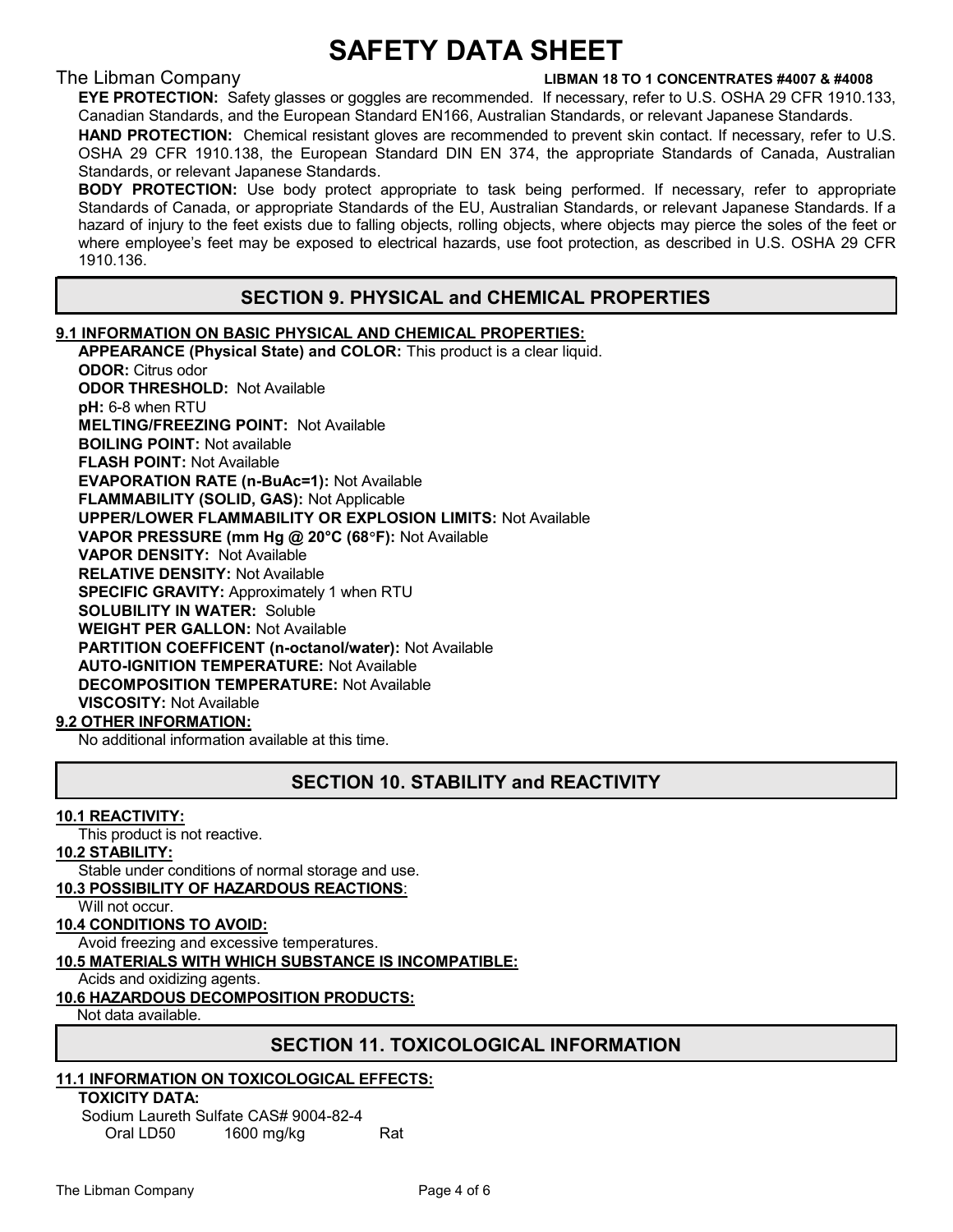#### The Libman Company LIBMAN 18 TO 1 CONCENTRATES #4007 & #4008

SUSPECTED CANCER AGENT: Ingredients within this product are not found on the following lists: FEDERAL OSHA Z LIST, NTP, IARC, or CAL/OSHA and therefore are not considered to be, nor suspected to be, cancer-causing agents by these agencies.

IRRITANCY OF PRODUCT: This product may be irritating to skin and eyes.

SENSITIZATION TO THE PRODUCT: This product is not expected to cause skin sensitization.

REPRODUCTIVE TOXICITY INFORMATION: No specific information is available concerning the effects of this product and its components on the human reproductive system.

# SECTION 12. ECOLOGICAL INFORMATION

#### 12.1 TOXICITY:

No data available.

#### 12.2 PERSISTENCE AND DEGRADABILITY:

No specific data available on this product.

#### 12.3 BIOACCUMULATIVE POTENTIAL:

No specific data available on this product.

#### 12.4 MOBILITY IN SOIL:

No specific data available on this product.

#### 12.5 RESULTS OF PBT AND vPvB ASSESSMENT:

No specific data available on this product.

12.6 OTHER ADVERSE EFFECTS:

No data available.

#### 12.7 WATER ENDANGERMENT CLASS:

May be water endangering in accordance with EU Guideline 91/155-EWG. Do not allow product to reach ground water, water course or sewage system. At present there are no ecotoxicological assessments for this product.

# SECTION 13. DISPOSAL CONSIDERATIONS

#### 13.1 WASTE TREATMENT METHODS:

Waste disposal must be in accordance with appropriate U.S. Federal, State, and local regulations, those of Canada, Australia, EU Member States and Japan.

#### 13.2 EU WASTE CODE:

Not determined.

# SECTION 14. TRANSPORTATION INFORMATION

#### US DOT, IATA, IMO, ADR:

14.1 U.S. DEPARTMENT OF TRANSPORTATION (DOT) SHIPPING REGULATIONS: This product is not classified (per 49 CFR 172.101) by the U.S. Department of Transportation, as follows.

| UN IDENTIFICATION NUMBER:                                       | Non-Regulated Material |  |  |  |  |
|-----------------------------------------------------------------|------------------------|--|--|--|--|
| <b>PROPER SHIPPING NAME:</b>                                    | None                   |  |  |  |  |
| <b>HAZARD CLASS NUMBER and DESCRIPTION:</b>                     | None                   |  |  |  |  |
| <b>PACKING GROUP:</b>                                           | None                   |  |  |  |  |
| <b>DOT LABEL(S) REQUIRED:</b>                                   | None                   |  |  |  |  |
| <b>NORTH AMERICAN EMERGENCY RESPONSE GUIDEBOOK NUMBER: None</b> |                        |  |  |  |  |
| <b>RO QUANTITY:</b>                                             | None                   |  |  |  |  |

#### 14.2 ENVIRONMENTAL HAZARDS:

MARINE POLLUTANT: The components of this product are not designated by the Department of Transportation to be Marine Pollutants (49 CFR 172.101, Appendix B).

#### 14.3 SPECIAL PRECAUTION FOR USER: None.

14.4 INTERNATIONAL AIR TRANSPORT ASSOCIATION SHIPPING INFORMATION (IATA): This product is not considered as dangerous goods.

14.5 INTERNATIONAL MARITIME ORGANIZATION SHIPPING INFORMATION (IMO): This product is not considered as dangerous goods.

#### 14.6 TRANSPORT IN BULK ACCORDING TO ANNEX II OF MARPOL 73/78 AND IBC CODE:

 EUROPEAN AGREEMENT CONCERNING THE INTERNATIONAL CARRIAGE OF DANGEROUS GOODS BY ROAD (ADR): This product is not considered by the United Nations Economic Commission for Europe to be dangerous goods.